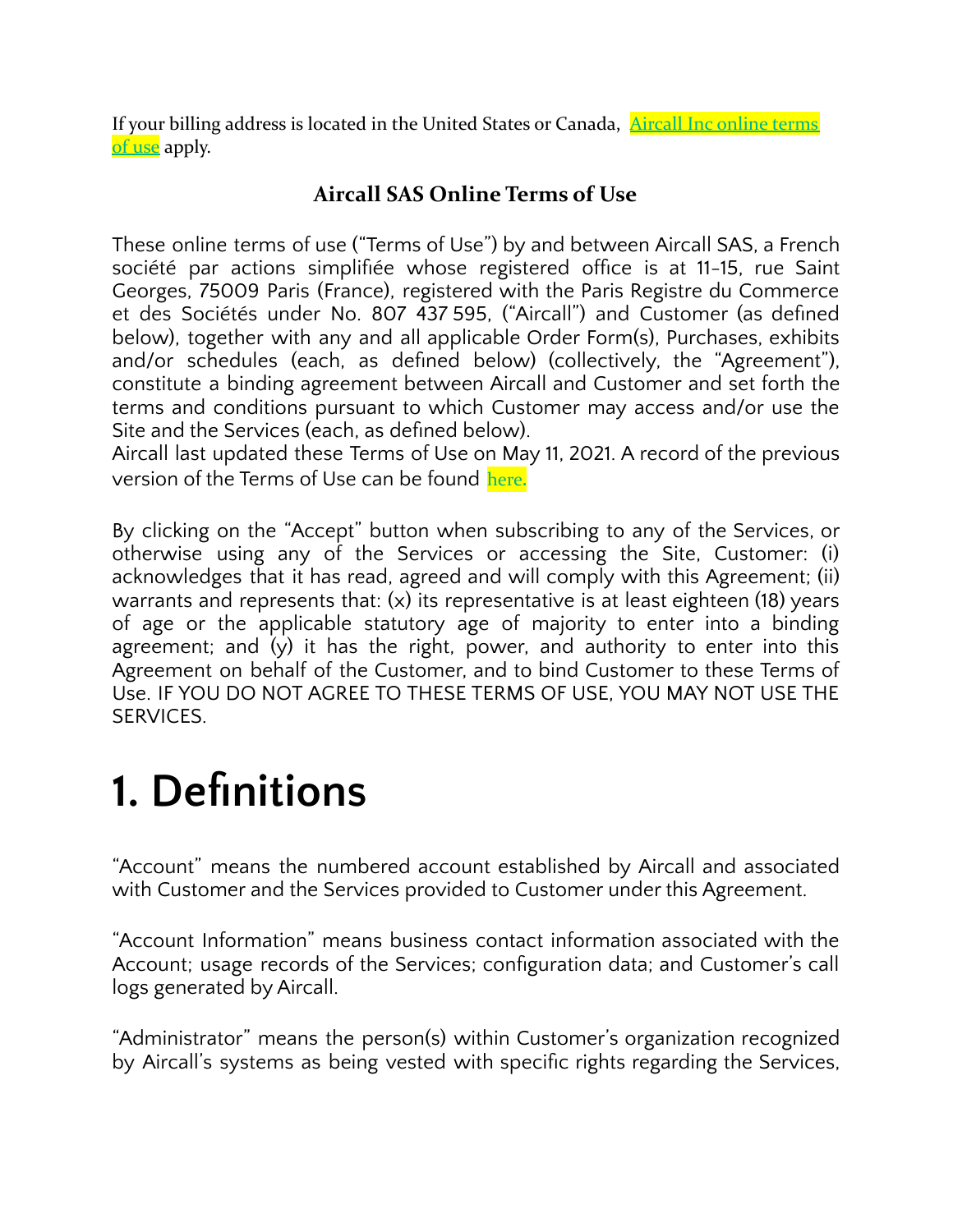who is (are) responsible for the administration and management of Customer's Accounts and has (have) access to specific functionalities attached thereto.

"Aircall Number" means the phone number provided to Customer by Aircall.

"Affiliate" means any entity existing from time to time that directly or indirectly controls, is controlled by, or is under common control with the subject entity.

"Aircall Dashboard" means the online portal through which the Administrator(s) controls settings, may select Customer's Plan and monitors usage of the Account(s).

"Confidential Information" means any proprietary and/or confidential information disclosed, in the course of and during the Term of the Agreement, by one Party (the "Disclosing Party") to another Party (the "Receiving Party").

"Customer" means, in the case of an individual accepting this Agreement on his or her own behalf, such individual, or in the case of an individual accepting this Agreement on behalf of a company, corporation, governmental organization, or other legal entity, the company, corporation, governmental organization, or other legal entity on behalf of which such individual is accepting this Agreement, as well as any Affiliates of such company, corporation, governmental organization, or other legal entity which have entered into Purchases and/or Order Form(s).

"Customer Data" means the data contained in Customer's calls, facsimiles, messages, voicemails, voice recordings, shared files, conferences, call meta-data, configuration data, or other Customer communications transmitted or stored through the Services.

"Effective Date" means the date on which Customer first subscribes to any of the Services or the date the Customer executes an Order Form.

"Fees" means, collectively, Fixed Fees, Usage Fees (as defined below) and any and all other applicable charges and fees. Fees may be indicated in USD, Euros, GBP, or AUD, or other currencies, as may be updated by Aircall in its sole discretion from time to time.

"Include" and "Including" means including without limitation.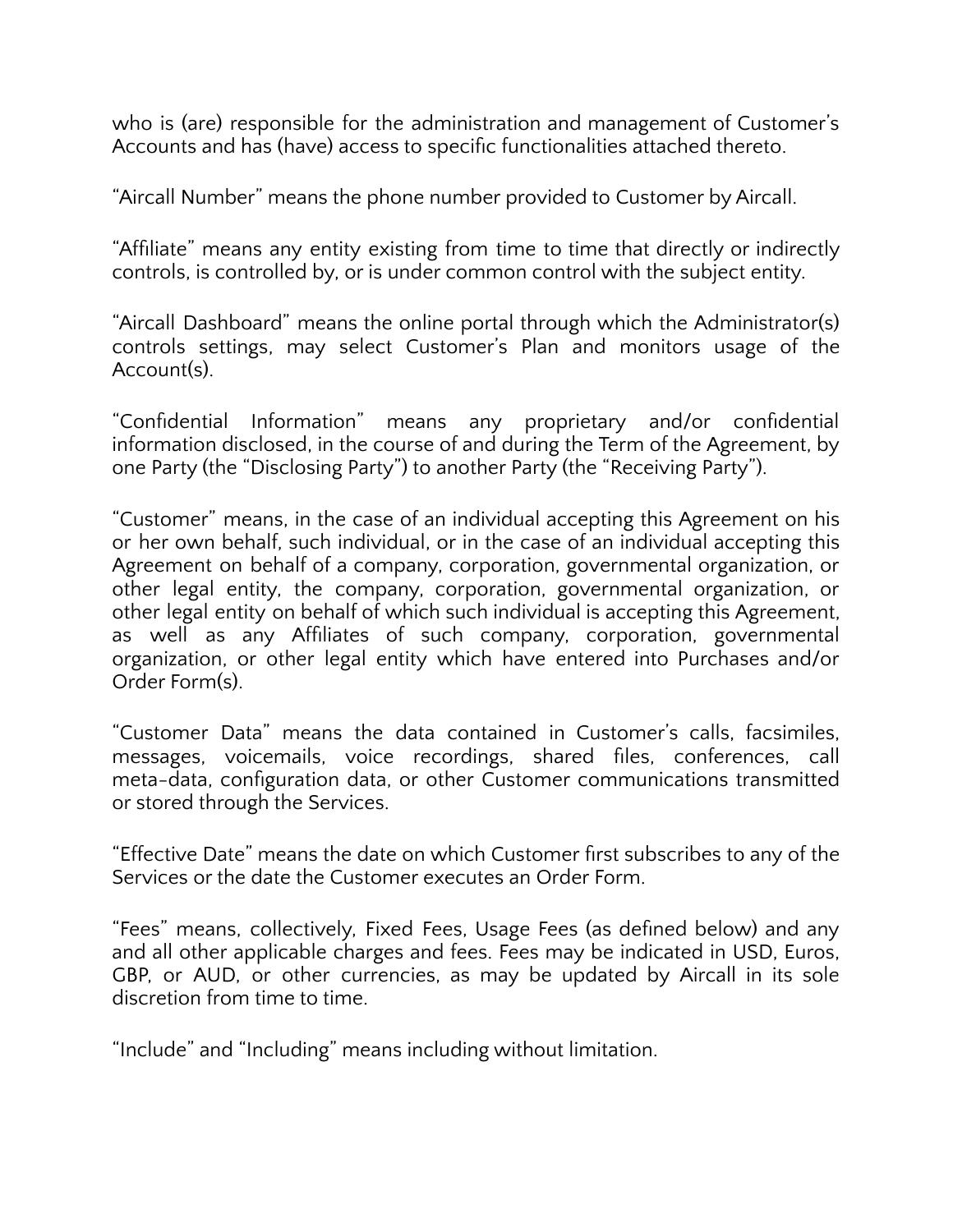"Intellectual Property" means all intellectual property and technology, regardless of form, including (a) published and unpublished works of authorship; (b) inventions and discoveries, including business methods, compositions of matter, methods, and processes and new uses for any of the preceding items; (c) words, names, symbols, devices, designs, and other designations, and combinations of the preceding items, used to identify or distinguish a business, good, group, product, or service or to indicate a form of certification; (d) information that is not generally known or readily ascertainable through proper means, whether tangible or intangible; and (e) computer programs, operating systems, applications, firmware and other code, including all source code, object code, application programming interfaces, data files, databases, protocols, specifications, and other documentation thereof.

"Law(s)", "Applicable Laws" means any and all law, statute, regulation, rule, ordinance, administrative guidance, treaty, convention, and/or court or administrative order or ruling of any governing body with jurisdiction over the Services, the Customer and/or Customer's use of the Services.

"Order Form" means the document that may be entered between Customer and Aircall, from time to time, to set forth certain fees, the selected Plan, the Plan Initial Term (as defined below) and other material terms associated with this Agreement and executed by Customer.

"Plan" means, any of the subscription plans for the provision of Services made available to Customer whose features and applicable Fees, if any, are listed on the Site and that Customer may select either via a Purchase or by executing an Order Form, including any Aircall Numbers, as applicable. For the avoidance of doubt the Free Trial (as defined below) shall be deemed a Plan.

"Plan Term" means collectively, the Plan Initial Term and the Renewal Term (as defined below).

"Purchase" means an order for certain Aircall's Services, including Plans and Aircall Numbers, which is placed through the Aircall Dashboard or the Site.

"Services" means any and all of the services provided under this Agreement and/or made available to Customer by Aircall from time to time pursuant to a Purchase or Order Form.

"Services Start Date" means the date Services are made available to Customer pursuant to an Order Form.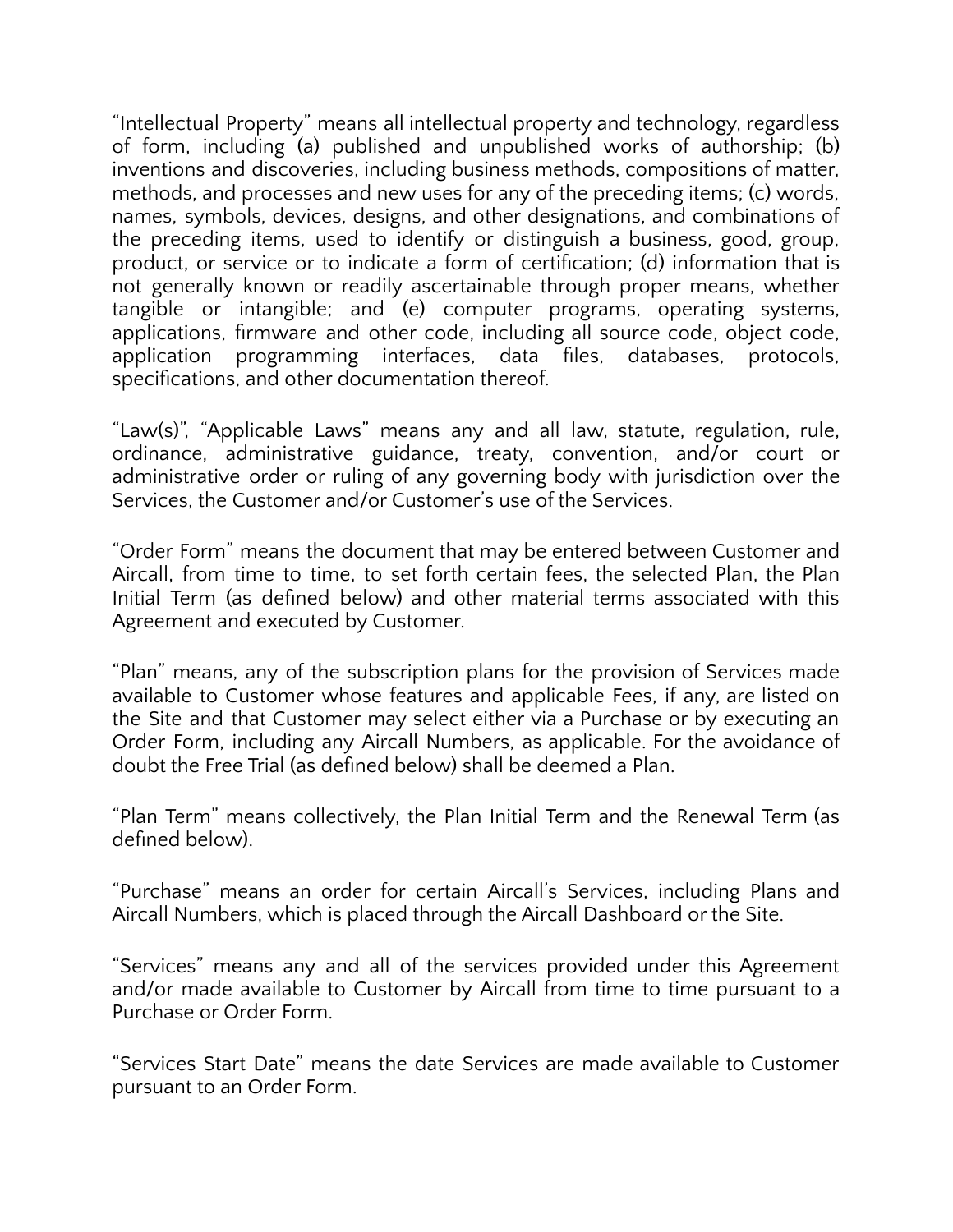"Site" means the Aircall.io website.

"User" means an employee, consultant, contractor or any person using or accessing the Services or Site via Customer's Account.

# **2. Description of Aircall Services**

Aircall offers a cloud-based calling system that includes enterprise-class call handling and that integrates with a growing list of third-party applications not affiliated with Aircall (the "Integrations"). A non-exhaustive description of the Aircall calling system is available on the Site. Aircall is not a "dial-tone" provider and its Services are not a replacement for any phone lines, whether wired, wireless or Internet based, and selected numbers and/or certain services may not be reachable through the Services. Customer acknowledges and agrees that the Services do not support any emergency calls, including to any type of hospitals, law enforcement agencies, medical care units or any type of emergency service, such as 911 calls and/or services (collectively, "Emergency Services") or premium, surcharged or special services of any kind, which may need to be obtained from a local telephone service provider. Furthermore, Customer acknowledges and agrees that it is Customer's responsibility to inform Users and Administrators that access and/or calls to Emergency Services are not available using the Services.

# **3. Quality, Maintenance and Accessibility**

3.1 General Terms. Aircall may be required to suspend access and/or use of Services and/or the Site to enable maintenance, improvements, upgrading operations of the Services and/or Site, including in the event of an emergency. Aircall will endeavor to provide advance notice to Customer where practicable and carry out such maintenance, where possible, outside of regular business hours. The Services are designed to be available with minimal disruptions outside of regularly scheduled maintenance times. Aircall may modify, enhance and/or replace features of the Services from time to time, with or without notice or posting to the Site, provided it shall not materially reduce the key functions, features and/or the security of the Services during the Term (as defined below) without obtaining Customer's written pre-approval except Customer's written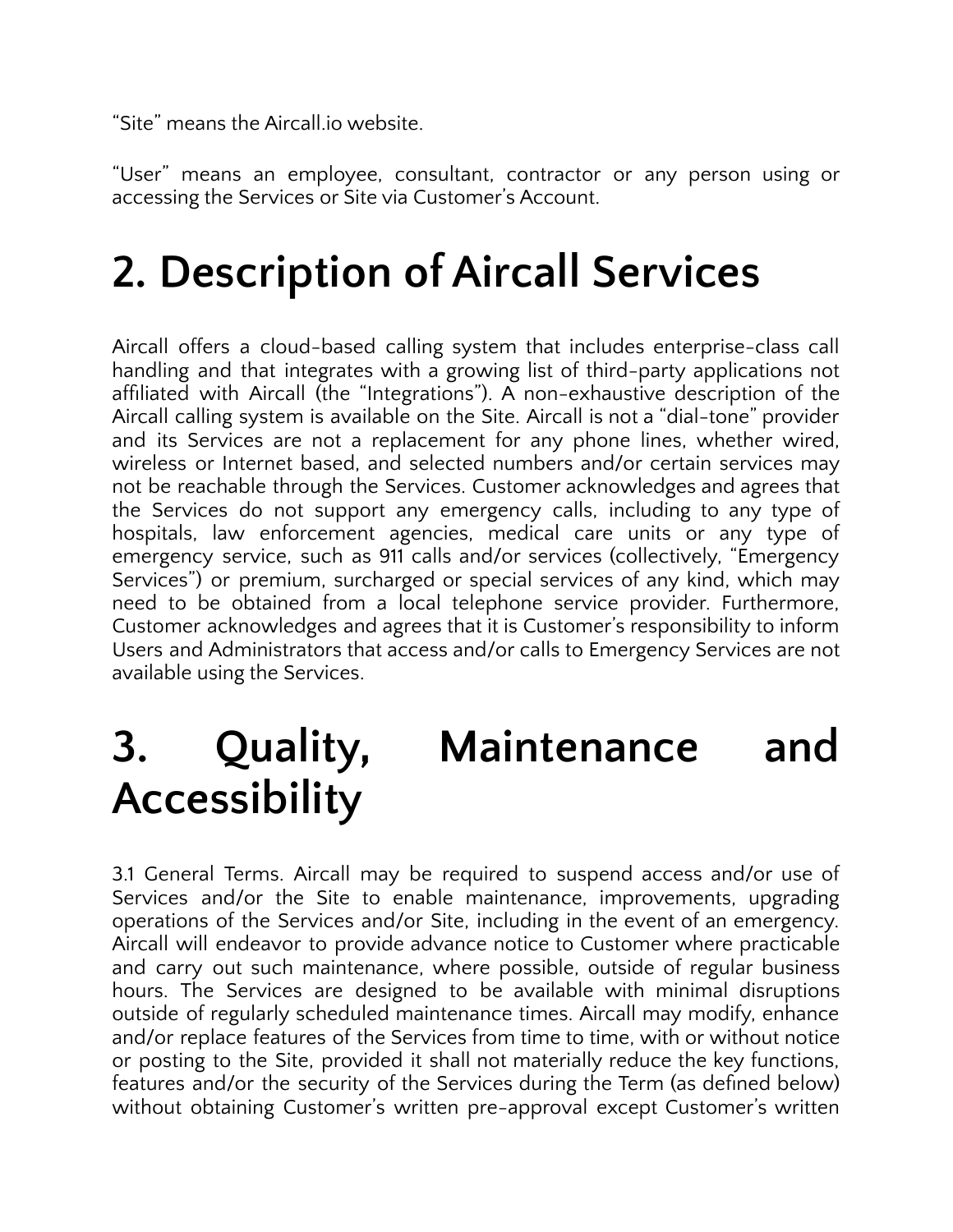pre-approval shall not be required in the event such modifications, enhancements or replacements are mandated by applicable Law.

3.2 Equipment Requirements. Customer acknowledges and agrees that the standard functioning of the Services is dependent on Customer maintaining adequate access to the Internet, the availability of an adequate power supply and the use of correct equipment configuration. Customer also acknowledges and agrees that a number of factors outside of Aircall's control may impact the quality of Customer's communications and the access and/use of the Services including Customer's local network, public Internet lines, the public switched telephone network, Customer's Internet service provider and/or local network hardware. Aircall takes no responsibility and shall not be liable for any disruption, interruption or delay caused by any failure in any of these items or any other item over which Aircall has no control.

3.3 Accessibility. Customer, Users and/or Administrators (or Aircall at Customer's request) will choose a unique password and user name (collectively, "Login Details") for each User or Administrator. Customer acknowledges and agrees that Customer is prohibited from sharing Login Details with any third party. Customer will be responsible for the confidentiality and use of the Login Details. Customer will also be responsible for all electronic communications, including those containing business information, account registration, account holder information, financial information, Customer Data, and all other data of any kind entered electronically through the Services. Any and all electronic communications transmitted via Customer's Account will be deemed to have been sent by Customer. Aircall may terminate any of the Services and/or this Agreement if it believes in its sole discretion that Customer has breached its obligations contained in this Section

3.4. Aircall is not responsible for any breach of security caused by Customer's failure to maintain the confidentiality and security of any of the Login Details. Customer agrees to notify Aircall immediately in the event of loss, theft or disclosure of any or all of the Login Details, if Customer believes the confidentiality or security of any or all of the Login Details has been compromised in any way or in the event of Customer learning about a possible or actual unauthorized access to and/or use of the Site and/or the Services. To the extent permissible by Law, Customer shall be liable for any and all expenses, damages, losses and costs, including reporting costs, notice costs, recovery and remediation of data security system issues, usage charges and fines, fees, civil judgments, and reasonable attorneys' fees resulting from Customer's failure to safeguard Customer's Login Details and information and data as set forth herein.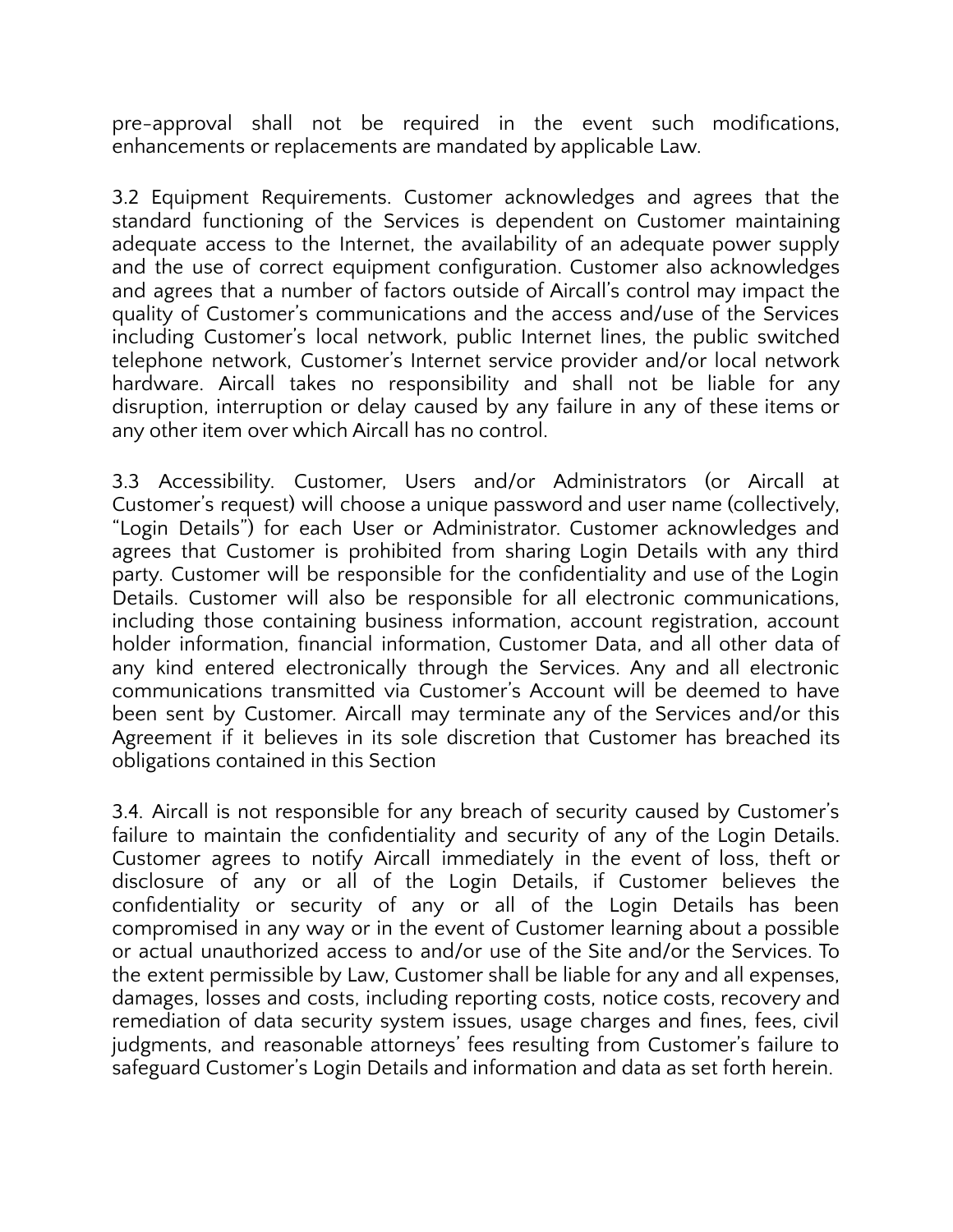# **4. Intellectual Property**

4.1 Limited License. Subject to, and conditional upon Customer's continued and full compliance with all of the terms and conditions in this Agreement, Aircall grants to Customer and its Users and Administrators, during the Term, a revocable, nontransferable, nonexclusive, limited license and right to access and use the Services and the Site solely for its internal business purposes.

4.2 Restrictions. Customer shall not and shall cause its Users and Administrators not to: (i) sublicense, sell, rent, lease, transfer, assign, distribute, or otherwise commercially exploit or make the Services, or any part thereof, available to any third party other than to Users and/or Administrators; and (ii) modify, make derivative works of, disassemble, reverse compile, or reverse engineer the Services or any part thereof, and shall not build a similar or competitive product or service. Customer shall not and shall cause its Users and Administrators not to use the call recording functionality in the event credit card, debit card or other payment information is made available to Customer, User, and/or Administrator during a call.

4.3 Aircall Ownership. Customer acknowledges and agrees that: (i) Aircall and its Affiliates own all rights, titles and interests in and to all Intellectual Property rights in the Services and in the Site as well as any content thereof or therein; (ii) the limited license granted to Customer in Section 4.1 does not convey any rights in the Services express or implied, other than those expressly granted herein. All rights not expressly granted to Customer are reserved by Aircall and its licensors. The Services may contain open source software or code and Customer acknowledges that misuse of the Services may infringe upon third-party's IP rights.

4.4 Customer Data. Customer grants Aircall and its Affiliates a limited, personal, non-exclusive, royalty-free license to use, copy, transmit, distribute and store the Customer Data to the extent necessary or desirable for Aircall to provide Customer with the Services and improve the Services. Aircall shall only disclose or provide the Customer Data to parties who need to access it in order for Aircall to provide the Services in accordance with this Agreement. Customer also hereby grants Aircall the right to use and reproduce Customer's name, logo and trademarks to identify Customer as an Aircall customer on the Site and other marketing materials. Customer may decide in its sole discretion to integrate the Services with the Integrations. Such Integrations are not Aircall products, and all use of Integrations is solely between Customer and the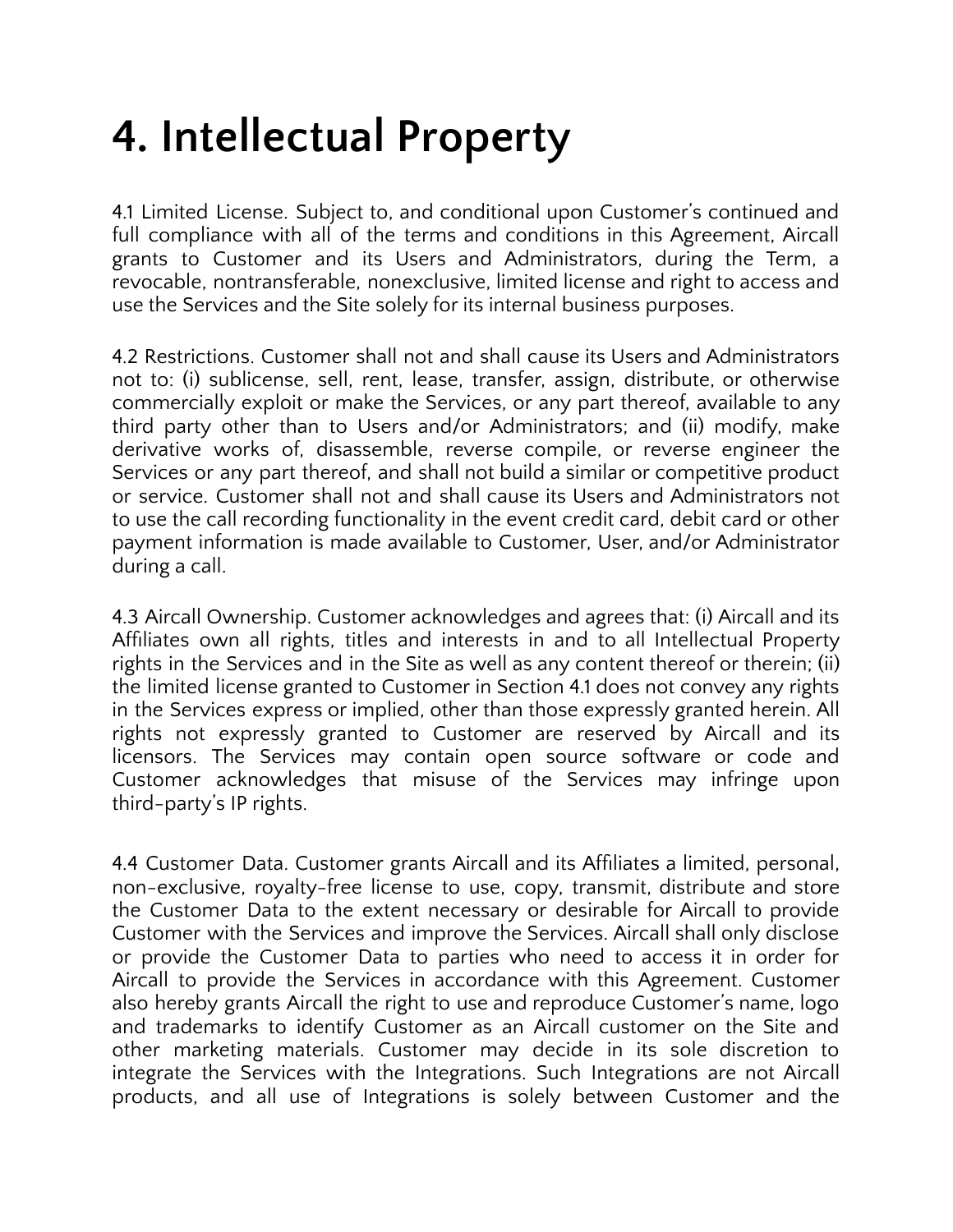applicable third party. If an Integration is enabled from Customers' Aircall workspace Customer should be mindful of any Customer Data and/or Customer Confidential Information that will be shared with the third party provider and the purposes for which the provider requires access. Customer warrants and represents that that it has obtained all necessary consents and licenses to transfer Customer Data from the Services to the Integrations and/or from the Integrations to the Services and that it shall be solely responsible for the processing and use of such data by the Integrations in accordance with applicable laws. Aircall will not be responsible for any use, disclosure, modification or deletion of Customer Data and/or Customer Confidential Information that is transmitted to, or accessed by, an Integration.

4.5 Feedback. Aircall may ask for or collect and/or Customer may provide, written suggestions, feedback or comments from time to time as part of Customer's, Users', and/or Administrators' use of the Services (collectively, "Feedback"). Customer acknowledges and agrees that such Feedback shall be deemed the property of Aircall and its Affiliates. Aircall and its Affiliates shall exclusively own all now known or hereafter existing rights to the Feedback throughout the universe in perpetuity and shall be entitled to use the Feedback for any purpose whatsoever, commercial or otherwise, without compensation to the provider of the Feedback.

## **5. Permissible Use Policy**

Any and all access to and/or use of the Services by Customer, its Users and/or Administrators is conditioned upon compliance with the following Permissible Use Policy ("PUP"). Customer shall not and will cause its Users and Administrators not to use the Aircall Services to:

a) circumvent or disable any technological features or security measures implemented in the Services;

b) violate any Law, published policy, or any applicable third-party policy or requirement communicated or otherwise made available by Aircall;

c) violate or infringe upon Aircall's or a third party's Intellectual Property, publicity privacy, or other tangible or intangible rights and/or use, without a valid license, any material or content that is subject to third-party proprietary rights;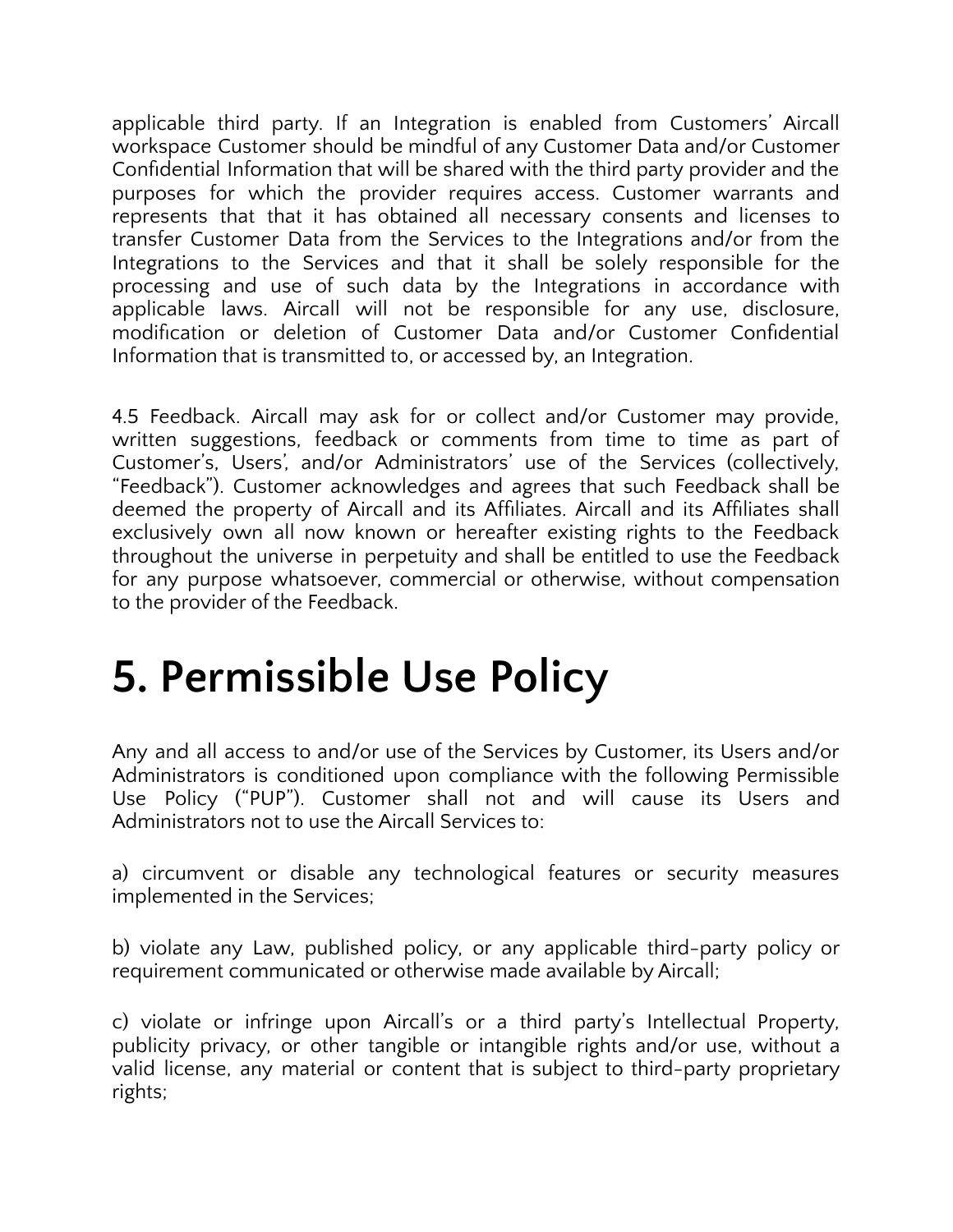d) transmit any illegal content;

e) use the Services for benchmarking or for any other purpose other than as necessary to use the Services Customer is authorized to use;

f) stalk, harass, harm another individual, engage in spamming, phishing, pharming or other unsolicited advertising, marketing or other activities in connection with any unsolicited communications (commercial or otherwise) including unsolicited or unwanted phone calls or voicemails;

g) engage in a fraudulent activity to the prejudice of third-parties or otherwise use the Services to bypass phone identification systems;

h) perform "robocalls" or abusive practices, including enabling bulk call-in lines, auto-dialing or "predictive" dialing;

i) use any type of spider, virus, worm, trojan-horse, time bomb or any other codes or instructions that are designed to distort, delete, damage, emulate or disassemble the Services;

j) expose any third party to material that is offensive, harmful to minors, indecent or otherwise objectionable in any way, regardless of whether such activity is lawfully permitted;

k) send any communications, including email messages on behalf of, or purporting to originate on behalf of Aircall; and

l) trunk or forward Customer's Aircall number to another phone number(s) capable of handling multiple simultaneous calls, or to a private branch exchange ("PBX") or a key system.

In addition to the above restrictions and in order to provide the best pricing, support and Services, Aircall reserves the right to: (i) impose limits on Customer and/or its Users' and Administrators' usage of the Services; (ii) charge Customer the applicable per minute rate; (iii) or to terminate the Services, in each case (i) through (iii) notwithstanding Customer's purchase of an unlimited minute plan, if Aircall believes, in its sole reasonable discretion, that Customer's and/or its Users' and/or Administrators' usage, including the total number of calls made and/or minutes used by Customer and/or its Users and/or Administrators, is not consistent with normal, fair, and reasonable use of such Services. Wherever reasonably possible, Aircall will provide Customer with a written notice before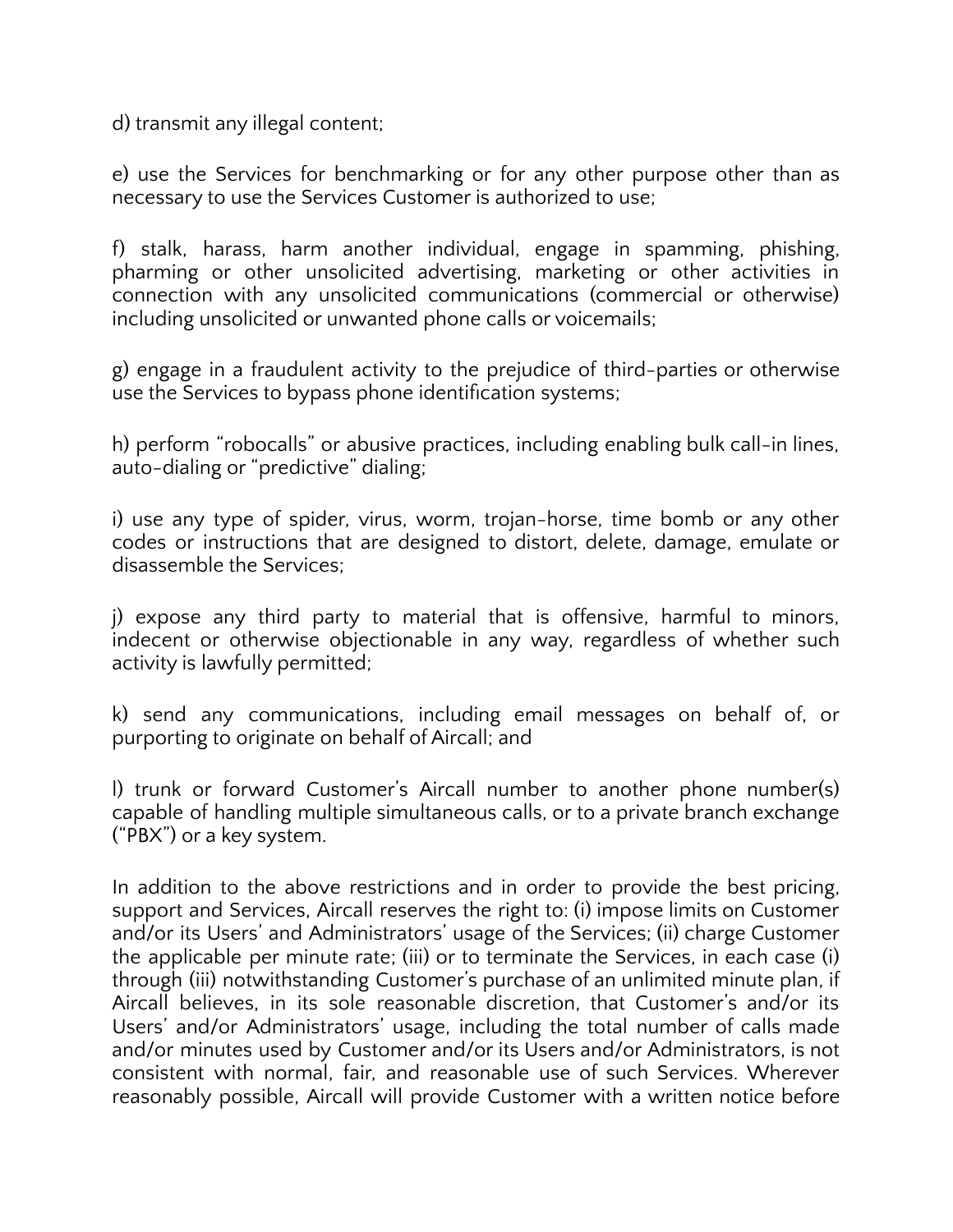taking any such action, and may allow a reasonable period to allow Customer to modify such use.

The restrictions contained in this Section 5 are not exhaustive or exclusive. Aircall may impose additional restrictions upon notice or posting to the Site from time to time. Aircall may suspend or terminate the Services and/or this Agreement in accordance with Section 13.2 if, in Aircall's sole discretion, Customer's, its Users' and/or Administrator's use of the Services violates the terms of the PUP. Notwithstanding anything set forth in this Agreement and in addition thereto, Customer's use of the call recording functionality must comply with any and all local laws and regulations including local notice requirements thereof.

## **6. Aircall Numbers**

6.1 Usage Rules. As part of the Services, Aircall may make available Aircall Numbers to Customer in multiple countries. Aircall has agreements in place with regulated providers of electronic communications which provide Aircall with phone numbers from multiple countries. The provision of Aircall Numbers is subject to the numbering rules and regulatory practices applicable in the countries where Customer, Users and/or Administrators are located as well as in the relevant country(ies) from which the Aircall Numbers were purchased. Such rules and regulatory practices may change or be amended from time to time, and Aircall therefore reserves the right to modify the terms hereunder to the extent necessary to comply with such changes or amendments. Customer may purchase Aircall Numbers and assign them to an Account subject to the allocation requirements displayed upon Customer's subscription to any Services. Customer shall use the Aircall Numbers in compliance with any and all applicable Law including such applicable allocation requirements. Aircall reserves the right, in its sole discretion, to cancel the subscribed Aircall Numbers for any or no reason, including in the event Customer, its Administrators and/or Users breach such applicable allocation requirements without penalty and without prejudice to its rights to claim damages therefore.

6.2 Portability. In using the Services, Customer may request an Aircall Number or may port its existing numbers ("Existing Number") into Customer's Account subject to the terms and conditions herein. In order to request the porting of an Existing Number into an Account, the Account Administrator for the Account into which Customer wishes the Existing Number to be ported must complete all steps listed on the Site and provide all information requested by Aircall, any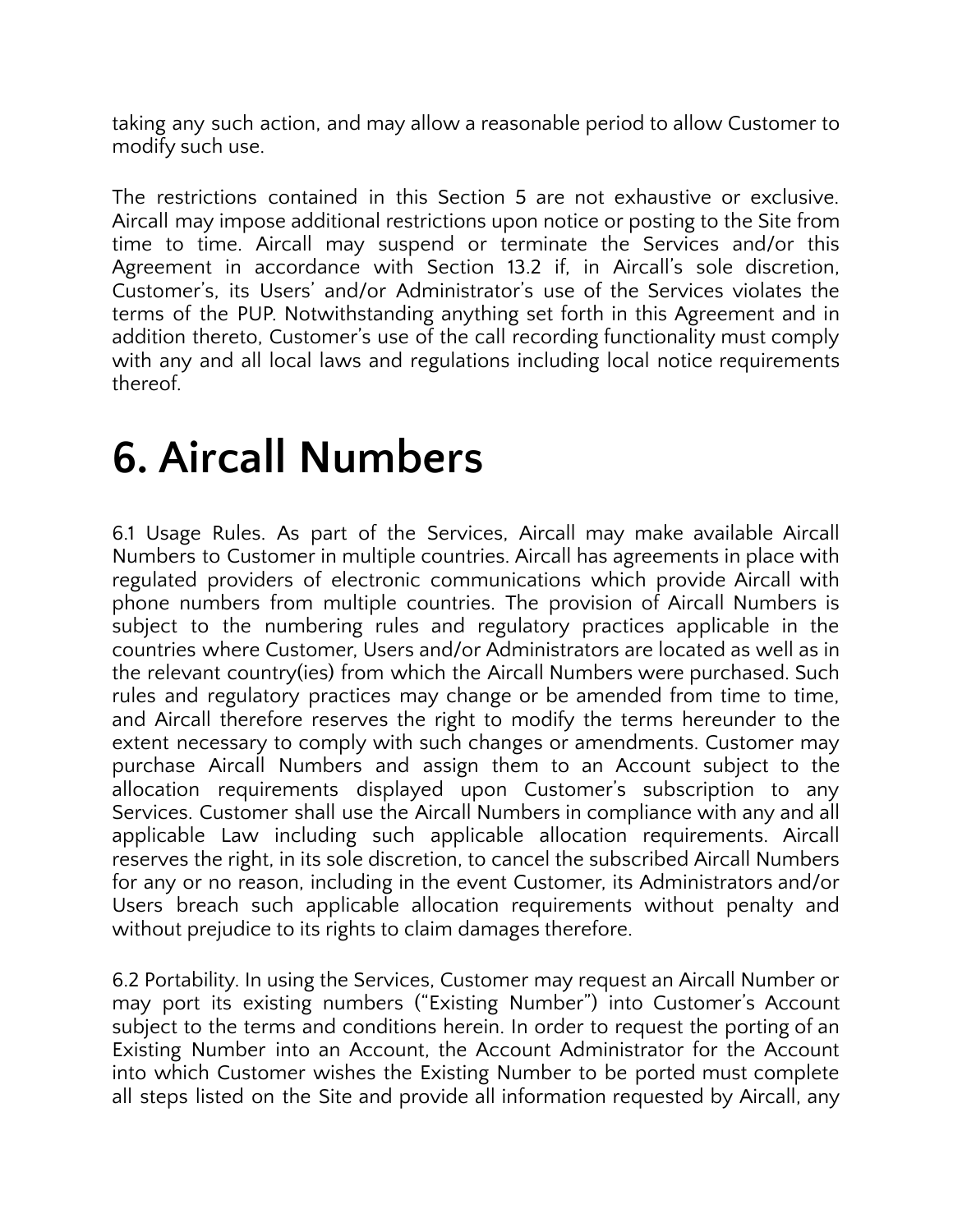other relevant service provider and/or third party from time to time. Customer must provide accurate and detailed information to Aircall, any other relevant service provider, and/or third party in order to port a number into an Account and Customer represents and warrants that such information is and will be at all times accurate, true and up-to-date. Customer acknowledges and agrees that as part of the porting process, Aircall, any other relevant service provider and/or third party must, as part of its compliance with applicable Laws and industry standards, follow certain processes and that therefore the completion of any number porting request may be delayed for reasons outside of Aircall's control. Aircall must, by Law, comply with all valid porting requests. Phone numbers may be ported-out of an Account in connection with acts or omissions of third parties and Customer acknowledges that: (i) it may be difficult or impossible for Aircall to prevent such porting out of numbers from an Account; (ii) Aircall may not be able to retrieve a phone number ported out of an Account; and (iii) Aircall shall not be liable for any such porting out. Upon termination or cancelation of an Account, all telephone numbers associated with the Account may be released by Aircall if such numbers have not been ported to another provider prior to such cancelation or termination. Customer acknowledges and agrees that it is solely responsible for coordinating with its new third-party provider to port out any telephone numbers prior to termination or cancellation of Customer's Account and/or termination of this Agreement.

# **7. Pricing and Invoicing**

7.1 Free Trial. Customer may elect to try the Services for a period of up to five (5) business days from the Effective Date and shall be permitted to make outbound calls for a total of up to forty (40) minutes (such trial of the Services, the "Free Trial"). At the end of the Free Trial period, Customer may purchase additional products and services not included in the Free Trial by selecting a Plan.

7.2 Fixed Fees. Customer may select a Plan on either a monthly basis or an annual basis, and, based on Customer's billing address, the corresponding currency for such Plan will be applied, in Euros, GBP, AUD or USD (for example if Customer's billing address is located in the United States the applicable currency shall be USD). In the event Customer's billing address is not located in either the United States, European Union, the United Kingdom, or Australia, Customer may select between USD and EUR only, unless otherwise decided by Aircall from time to time. Unless otherwise provided for in the relevant Order Form, the fees to be paid by Customer that are associated with such Plan shall be indicated on the Site (such fees, the "Fixed Fees"). Additional Aircall Numbers purchased by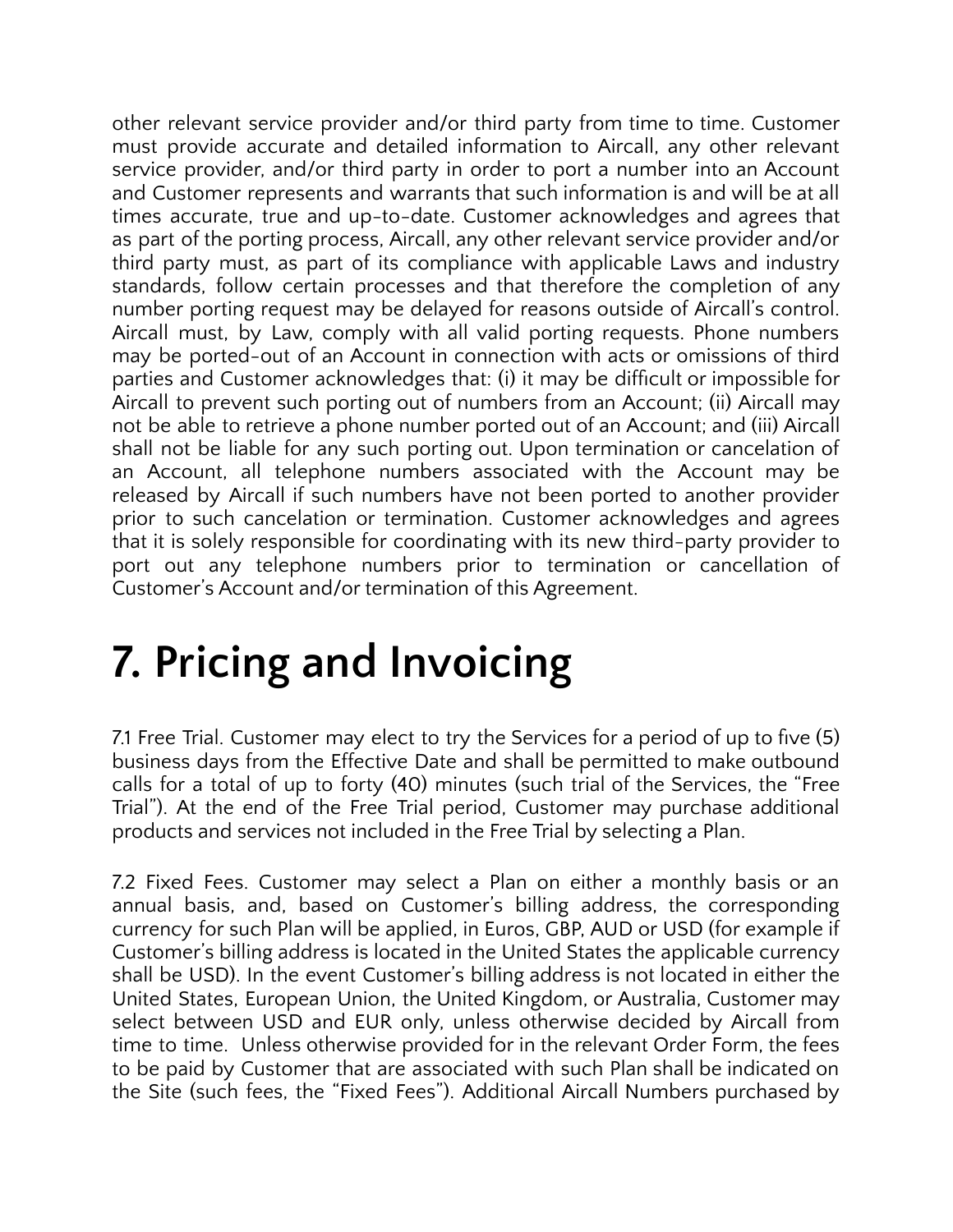Customer either via the Aircall Dashboard or listed in the relevant Order Form, as applicable, shall also be deemed Fixed Fees and will be invoiced at the same billing frequency as the Aircall Numbers purchased in the original Plan on a prorata basis. For the avoidance of doubt, fees associated with outbound calls or inbound calls (where applicable) shall not be included in the Fixed Fees. Fixed Fees may be updated by Aircall at any time, and Aircall will endeavor to provide notice of such update prior to its implementation. Such updated Fixed Fees shall be effective on the first day of the next Renewal Term.

7.3 Usage Fees. The fees to be paid by Customer that are associated with outbound calls and/or inbound calls, where applicable, shall be calculated by multiplying the per-minute rate applicable to such calls ("Per-Minute Rates") with the Chargeable Time (as defined below) (such fees, the "Usage Fees"). Usage and the duration of calls shall be calculated as follows: (i) in full-minute increments; (ii) calls shall be rounded up to the next full minute increment at the end of each call for invoicing purposes; (iii) calls will be deemed to begin (A) for outbound calls when a connection to the number Customer is trying to reach is established and recorded in Aircall's system, and (B) for incoming calls when a signal connection from the caller is recorded in Aircall's system; (iv) calls will be deemed to end when Customer or Customer's correspondent have ended the call or where the call has ended due to a technical malfunction, but a call shall not be deemed ended until Customer's signal of a call disconnect is recorded in the Aircall system; (such calculation of the duration of calls as detailed in (i) through (iv) included, "Chargeable Time"). Aircall may change the Per-Minute Rates at any time and will endeavor to provide notice of such change prior to its implementation. Such change shall be effective on the first day of the next Renewal Term. Customer may request the Per-Minute Rates currently applicable by sending a request to [sales@aircall.io](mailto:sales@aircall.io).

The Services shall be subject to the following conditions:

a) Outbound calls, conference calls, and calls to premium numbers made by Customer with a local/toll-free phone to countries outside of the European Union will incur Usage Fees;

b) inbound calls to Customer are free regardless of whether they come from a foreign country or not, provided they are made to a local or geographic telephone number (non-toll-free);

c) all inbound calls on a toll-free phone line shall incur Usage Fees;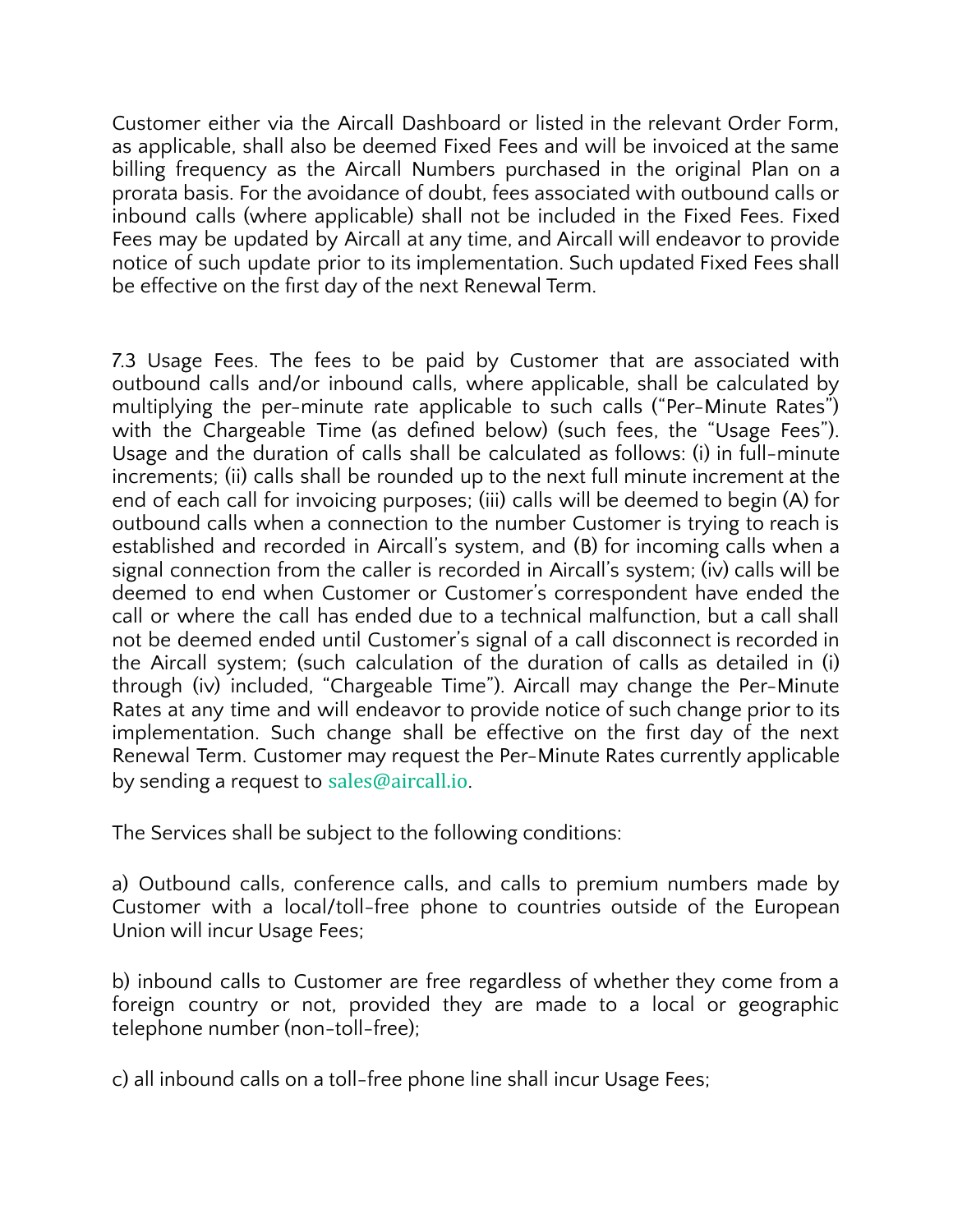d) any internal calls or communications (including calls, voicemail deposits and call transfers) between Users, or between a User and an Administrator, shall be free of charge provided such calls have been made using the Services;

e) outbound calls for which Aircall receives answer supervision (i.e. connecting time) including ring time, shall incur a minimum of one (1) minute of Chargeable Time (answer supervision may also be generated by voicemail systems, private branch exchanges, and interexchange switching equipment);

f) calls forwarded to mobile phones or landlines shall be deemed outbound calls and shall incur Usage Fees, including in the event Customer has purchased an unlimited outgoing/incoming call bundle, at the then applicable rate;

g) calls received by Customer from a third party using a local/toll-free phone line which call is subsequently forwarded or transferred shall be deemed to be the same call; and

h) Services and their billing are set-up for use by a minimum of three (3) Users.

7.4 Payment. By providing a valid credit or debit card information and/or bank account information ("Payment Method"), Customer expressly: (i) authorizes Aircall and/or any other company or individual acting in Aircall's name to charge the Payment Method as follows: (x) monthly for Usage Fees; at the billing frequency chosen and specified by Customer on the relevant Order Form or Purchase, as applicable, for Fixed Fees (the "Billing Frequency"); and (y) for any and all other fees in connection with the Services including recurring payments billed on a monthly or annual basis and to continue attempting to charge and/or place holds on such Customer's Payment Method until such amounts are paid in full; (ii) agrees to update such Payment Method from time to time as necessary; and (iii) acknowledges and agrees that Aircall shall not be liable for any expired credit/debit card, insufficient funds or other charges Customer incurred as a result of such attempts to charge, and/or place holds on, such Payment Method. In the event Customer selects a Plan that includes a predetermined allotment of services, unless otherwise specifically provided as a part of such Plan, any unused allotment of such services from one billing cycle will not carry over to any future billing cycle. Customer agrees that it shall be responsible for any and all fees, if any, associated with wire transfers used for payment of invoices to Aircall. All invoices shall be paid by Customer within thirty (30) days of the invoice date.

7.5 Taxes. The Fees are exclusive of applicable taxes and surcharges required under Applicable Laws, including VAT, costs/disbursements, charges, regulatory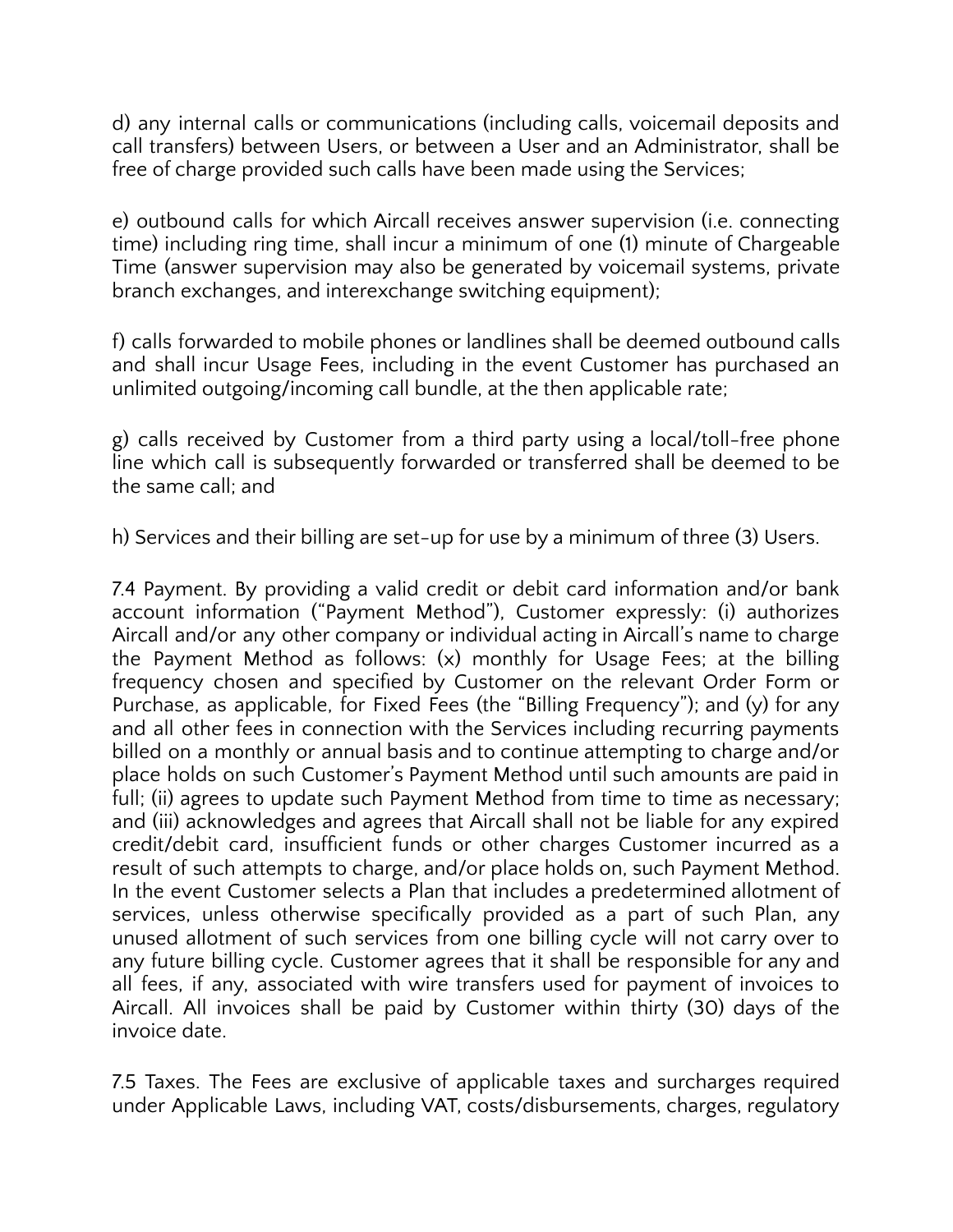assessments, or any other duties, levies, registration fees or taxes which shall be charged additionally. The invoiced amount and/or amounts charged to the Payment Method may hence fluctuate from month to month and Customer agrees to pay any and all fees and/or taxes due.

7.6 Late Fees. Pursuant to article L.441-6 of the French Commercial Code, and subject to any future amendment thereof, any balance remaining outstanding on any invoice after thirty (30) days of the invoice date shall be automatically increased by the greater of the legal interest rate applicable in France plus seven (7) points, or the interest rate applied by the European Central Bank to its latest refinancing operation plus ten (10) points. In addition, Aircall shall be entitled to a lump sum of forty (40)-euro as compensation for administrative recovery fee for any late payment. Interests are capitalised in accordance with the provisions of article 1343-2 of the French Civil Code. Notwithstanding any of the foregoing and in addition thereto, in the event Customer fails to pay invoices due within thirty (30) days, Aircall may, in its sole discretion, suspend Customer's access to the Services and/or terminate this Agreement in whole or in part, in accordance with Section 13.2 without any liability whatsoever and without prejudice to its right to claim all amounts due by Customer to Aircall, as the case may be.

7.7 Exchange rate. Where Customer's billing address is in Australia or the United Kingdom, Customer will be invoiced either in AUD or GBP, respectively. In these cases, the Usage Fees will be calculated based on a conversion of the fees incurred by Customer in USD at the exchange rate applicable at the close of business on the last business day of the quarter prior to the applicable invoice date plus 3%.

## **8. Confidentiality**

8.1 Non-Disclosure. During the Term of this Agreement the Confidential Information will be kept confidential by the Receiving Party and will not be disclosed to any other person, provided that each Party may disclose Confidential Information to its Affiliates, and its and their employees, agents, advisors and subcontractors who have a need to know, access and/or use the Confidential Information in order to perform or exercise such Party's rights or obligations under this Agreement and who are required to protect it against unauthorized disclosure in a manner no less protective than required under this Agreement. The Receiving Party shall use the same care and discretion, but in no event less than a reasonable degree of care and discretion, to avoid disclosure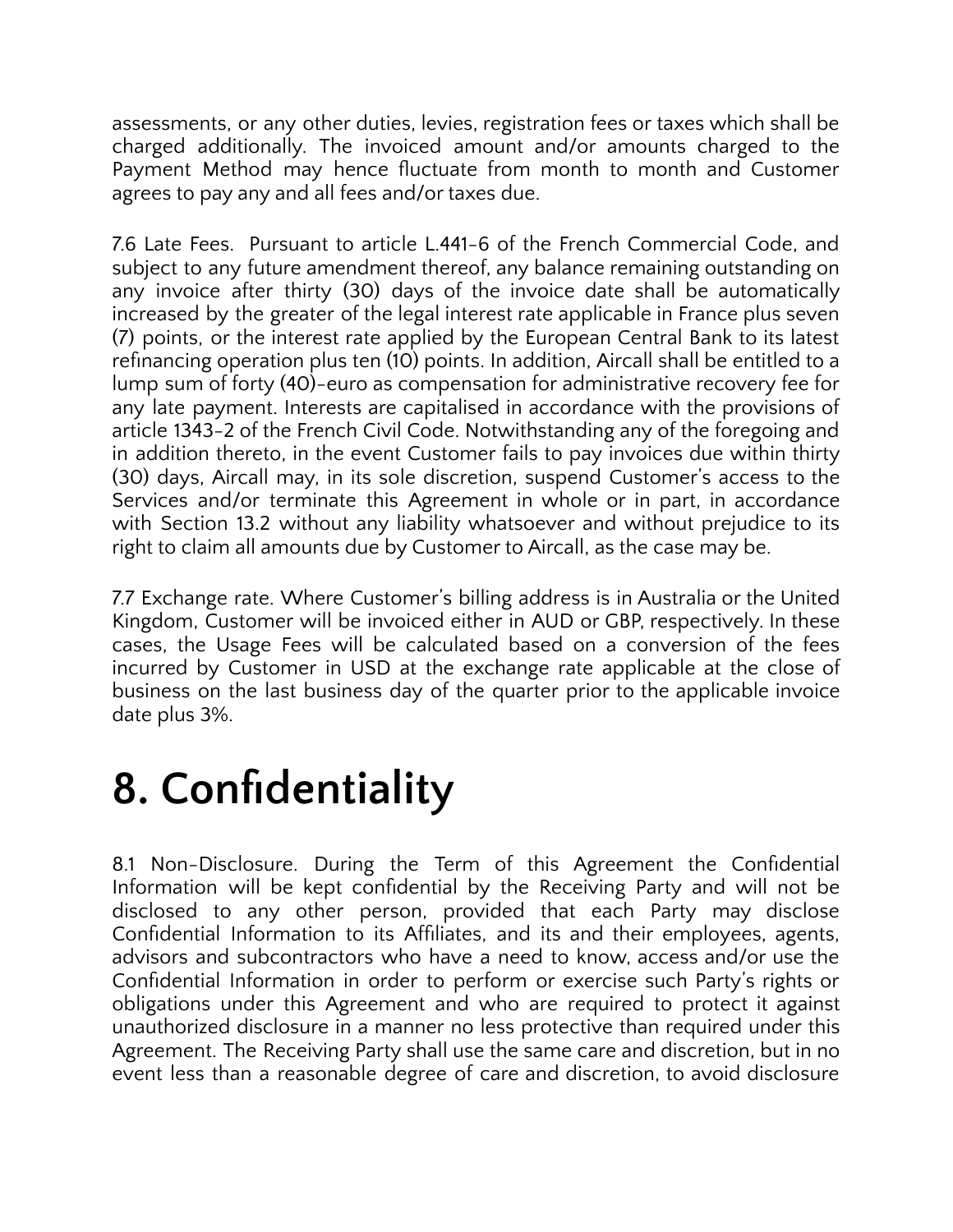as it uses with its own similar information that it does not wish to disclose, to safeguard the Confidential Information from unauthorized disclosure.

8.2 Exceptions. The term Confidential Information does not include any information that: (i) is or becomes generally available to the public other than as a result of a disclosure by the Receiving Party or its Representatives (as defined below) in violation of the terms hereof; (ii) is or becomes available to the Receiving Party or any of its Representatives on a non-confidential basis from a source that is not known to the Receiving Party to be prohibited by a contractual, legal, or fiduciary obligation to the Disclosing Party from disclosing such information to the Receiving Party; (iii) is independently developed, conceived, or discovered by the Receiving Party or its Representatives; or (iv) is already known to the Receiving Party or any of its Representatives prior to disclosure of the same to the Receiving Party or its Representatives by the Disclosing Party or the Disclosing Party's Representatives. For purposes of this Agreement, "Representatives" shall mean a Party's Affiliates and its and their employees, officers, directors, agents or other representatives.

# **9. Information Security and Privacy**

9.1 Privacy. By entering into this Agreement, the Parties also enter into the Data Processing Agreement available at: <https://aircall.io/dpa/>. The Data Processing Agreement forms an inseparable part hereof and governs the Processing of Personal Data (as defined in the Data Processing Agreement) by Aircall, as a data processor, on behalf of the Customer, as a data controller, under this Agreement. Aircall takes its Customer's privacy seriously and shall use information provided by Customer in accordance with the terms contained in the Data Processing Agreement (when acting as a data processor) and in the Site's privacy policy available at <https://aircall.io/privacy/> as may be amended by Aircall from time to time (when acting as a data controller).

9.2 Information Security. Aircall endeavors to use commercially reasonable technical and operational safeguards designed to protect the Customer Data and Customer's Confidential Information from unauthorized use or disclosure. Customer agrees to protect all devices permitting access to the Services using industry-standard security measures. Aircall may from time to time push software updates and patches and Customer agrees to promptly install and implement such updated, patched, and/or upgraded version of the Services. Aircall will not be responsible or liable for any damage or inoperability of the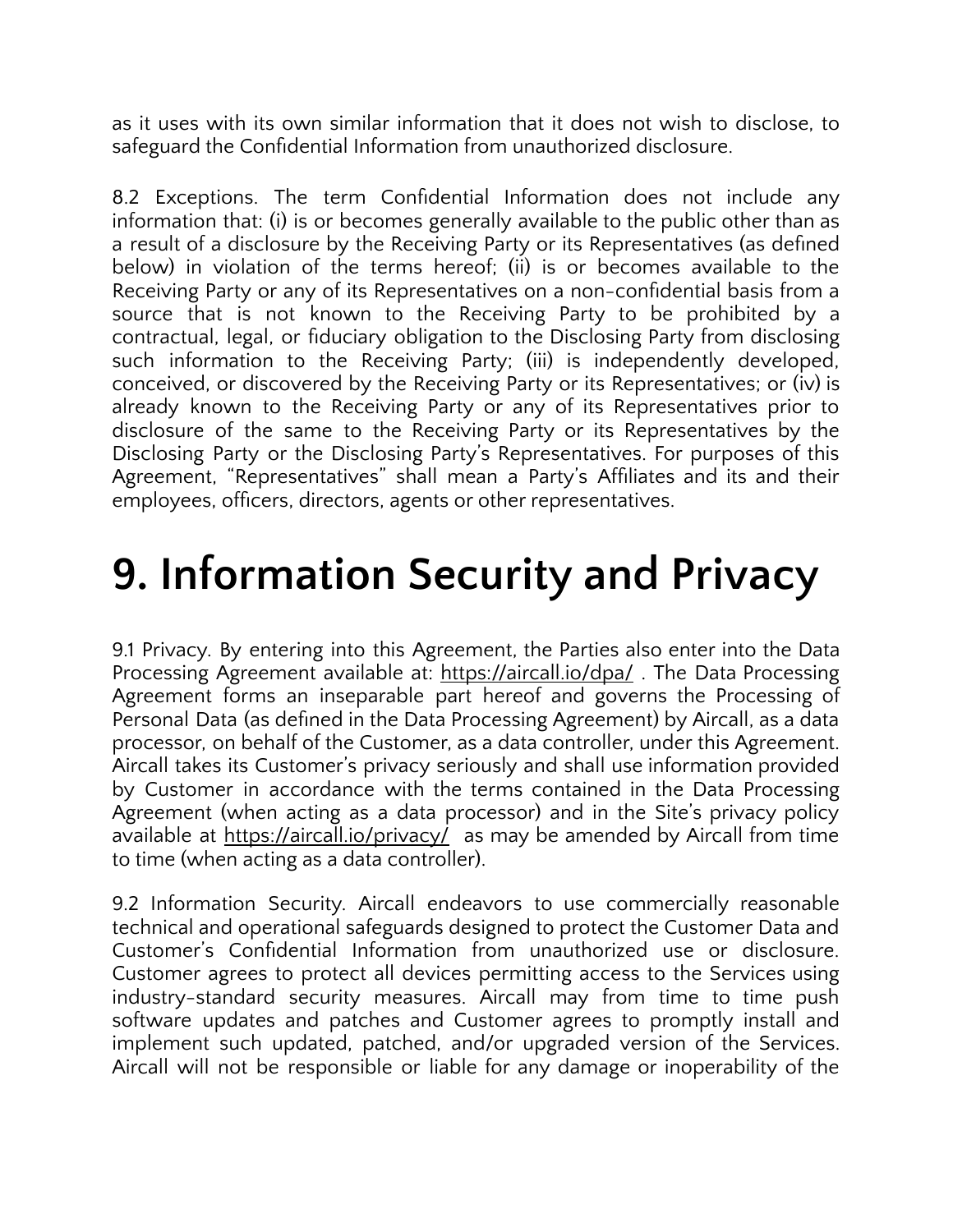Services resulting from Customer's failure to timely implement such update, patch and/or upgrade.

### **10. Warranties**

10.1 Aircall Warranties. Aircall will provide the Services using a commercially reasonable level of care and will materially comply with applicable Laws. To the extent permissible by applicable Law, Aircall will pass through to Customer the relevant and applicable warranties it receives from its third-party suppliers where applicable.

10.2 Customer Warranties. Customer represents and warrants that it will and will cause its Users and/or Administrators to use the Services in compliance with all applicable Laws and this Agreement. Customer acknowledges that the Services include ringtones and music that are made available to Customer under a license that requires that the name of its author be mentioned. Customer therefore represents and warrants that it will add, as part of the services that it offers, the information that Aircall shall provide Customer with, and in particular display the name of the tunes' authors, and more generally that Customer will comply with the terms of this license.

10.3 Disclaimer. TO THE FULLEST EXTENT PERMITTED BY LAW, CUSTOMER AGREES THAT THE SERVICES ARE BEING PROVIDED "AS IS" AND "AS AVAILABLE," AND EXCEPT FOR THE WARRANTIES EXPRESSLY SET FORTH IN THIS AGREEMENT, AIRCALL MAKES NO OTHER WARRANTIES, EXPRESS OR IMPLIED, INCLUDING THE IMPLIED WARRANTIES OF MERCHANTABILITY, NON-INFRINGEMENT, AND FITNESS FOR A PARTICULAR PURPOSE AND ANY WARRANTIES ARISING FROM A COURSE OF DEALING OR USAGE IN TRADE, TOGETHER WITH SIMILAR WARRANTIES, WHETHER ARISING UNDER ANY LAW OR OTHERWISE. IN THE EVENT AIRCALL MAY NOT DISCLAIM ANY SUCH WARRANTY AS A MATTER OF LAW, THE SCOPE AND DURATION OF SUCH WARRANTY SHALL BE LIMITED TO THE FULLEST EXTENT PERMITTED BY LAW. AIRCALL FURTHER DOES NOT REPRESENT OR WARRANT THAT THE SITE OR ANY PORTION OF THE SERVICES WILL ALWAYS BE AVAILABLE, ACCESSIBLE, UNINTERRUPTED, TIMELY, SECURE, CONTINUOUS, ERROR-FREE OR WILL OPERATE WITHOUT PACKET LOSS, NOR DOES AIRCALL WARRANT ANY CONNECTION TO OR TRANSMISSION FROM THE INTERNET, OR ANY QUALITY OF CALLS MADE THROUGH THE SERVICES. CUSTOMER ALSO ACKNOWLEDGES AND AGREES THAT AIRCALL CANNOT GUARANTEE THAT IP BASED COMMUNICATIONS ARE COMPLETELY SECURE, ERROR OR VIRUS-FREE.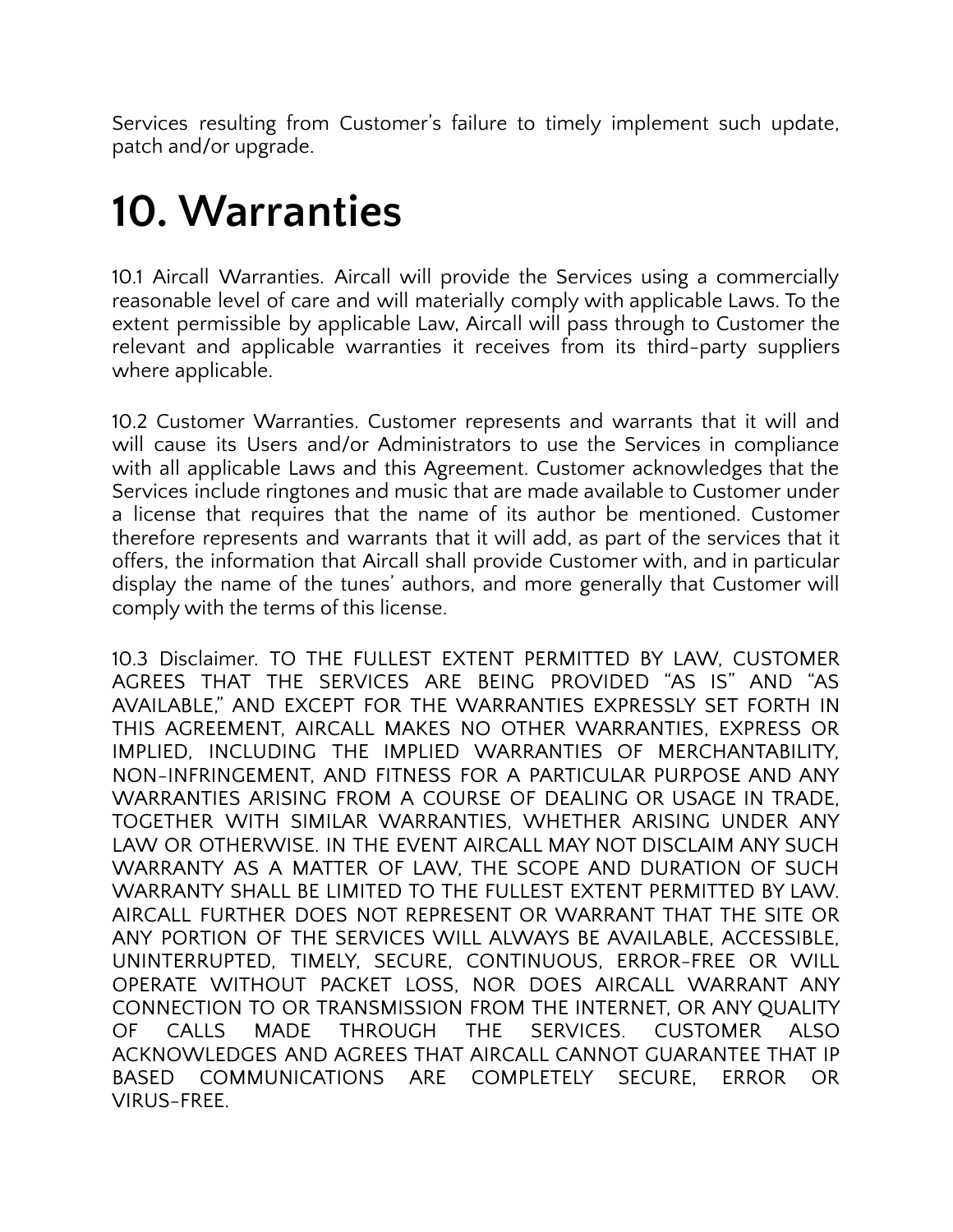# **11. Indemnification**

Customer agrees to indemnify, defend and hold harmless Aircall and its Affiliates ("Aircall Parties") for, from and against any and all losses, liabilities, damages, claims (including any and all reasonable attorneys' fees,) as incurred, arising out of or in connection with: (i) any breach or alleged breach of this Agreement by Customer, Users and/or Administrators; (ii) Customer's, Users' and/or Administrators' violation of any Law and/or the rights of a third-party; (iii) Customer's, Users' and/or Administrators' failure to promptly install any updates, upgrades or patches of any software provided by Aircall; and (iv) claims relating to the Customer Data and/or claims relating to any data transferred by Customer to third parties' applications. Further, Customer shall indemnify and hold harmless Aircall Parties against all damages, costs, and legal fees awarded against Aircall Parties by a court of competent jurisdiction in connection with such claims, or agreed to in a written settlement agreement approved in writing by Aircall.

## **12. Limitation of Liability**

IN NO EVENT SHALL THE CUMULATIVE LIABILITY OF AIRCALL OR ITS AFFILIATES EXCEED THE TOTAL AMOUNTS PAID OR PAYABLE BY CUSTOMER DURING THE TWELVE (12) MONTHS PRIOR TO THE CLAIM GIVING RISE TO SUCH DAMAGES OR ONE HUNDRED EUROS (100€) IF FOR A FREE TRIAL. IN NO EVENT SHALL AIRCALL OR ITS AFFILIATES BE LIABLE FOR: (I) ANY CONSEQUENTIAL, INDIRECT, INCIDENTAL, EXEMPLARY, REPUTATIONAL, SPECIAL, OR PUNITIVE DAMAGES OF ANY KIND SUCH AS LOSS OF DATA OR PROFIT, OR BUSINESS INTERRUPTION, LOSS OF BUSINESS OPPORTUNITY, HARM TO THE IMAGE OR REPUTATION, WHETHER IN ANY OF THE FOREGOING, ARISING UNDER CONTRACT, WARRANTY, TORT (INCLUDING NEGLIGENCE OR STRICT LIABILITY) OR ANY OTHER THEORY OF LIABILITY EVEN IF AIRCALL OR ITS AFFILIATES HAVE BEEN NOTIFIED ORALLY OR IN WRITING OF THE POSSIBILITY OF SUCH DAMAGES. ANY CLAIM OR CAUSE OF ACTION RESULTING FROM CUSTOMER'S USE OF THE SITE AND THE SERVICES MUST BE PROVIDED OFFICIALLY IN WRITING TO AIRCALL BY REGISTERED MAIL WITH RECEIPT ACKNOWLEDGEMENT ADDRESSED TO ITS HEAD OFFICE WITHIN ONE (1) YEAR AFTER THE CLAIM OR CAUSE OF ACTION HAS ARISEN OR IT SHALL BE DEEMED WAIVED BY CUSTOMER.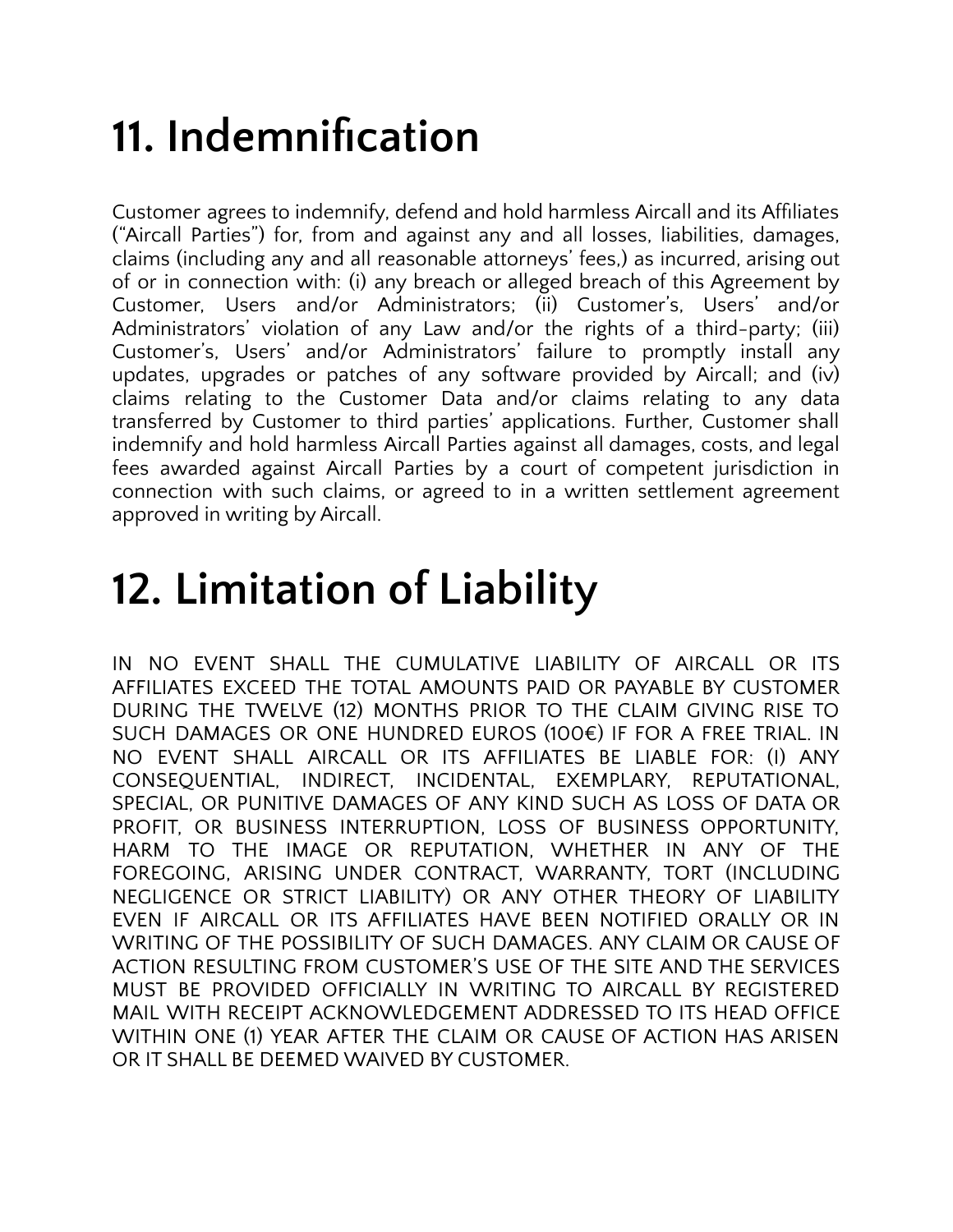## **13. Term, Suspension and Termination**

13.1 Term. This Agreement will commence on the Effective Date and shall continue until the expiration of the last Purchase, the expiration of the applicable Order Form, or unless terminated earlier in accordance with the terms herein (the "Term"). Access to the Plan shall start on the date Customer places a Purchase or the Services Start Date, as applicable, and will continue for the duration set forth in the Purchase or in the Order Form, as applicable (the "Plan Initial Term", also referred to as "Order Form Term"). Thereafter, the Plan Initial Term shall automatically renew for additional periods of the same duration (each, a "Renewal Term") unless either Party provides a written notice of non-renewal to the other Party no less than thirty (30) days prior to the end of the Plan Initial Term or the then current Renewal Term. For the avoidance of doubt, in the event Customer chooses to add additional Users during the Plan Initial Term or Renewal Term, the term applicable to such additional Users will co-terminate with the Plan Initial Term or with the Renewal Term, as applicable.

13.2 Suspension. Aircall may suspend Users' and/or Administrators' use of any Service if such use is determined by Aircall, in its sole but reasonable discretion, to be (i) in violation of the terms of the Agreement (including in case of non-payment on the due date) or of the Applicable Laws or any policy provided or made available to Customer in writing; (ii) resulting in a degradation of the Service; (iii) otherwise damaging or likely to damage the rights or property of Aircall or third parties, until such violation, degradation, or damage has been remedied. Except in the event legally prohibited or commercially unfeasible, Aircall will use reasonable endeavors to provide Customer with prior notice before any suspension detailing the causes and the expected duration of such suspension. Aircall reserves the right, in its sole but reasonable discretion, to delete, remove or block access to, all or part of any Customer Data that may violate or infringe the Applicable Laws, the Permissible Use Policy, or any third-party rights, or otherwise expose or potentially expose Aircall to civil or criminal liability. Suspension will not relieve Customer of its obligation to pay the Fees and the costs associated with the reactivation of the Services. Aircall shall not be responsible for any damages arising from the Service suspension under this Section 13.2. During the suspension period, Customer and Aircall will use their best endeavors to minimize any inconvenience caused by such suspension of the Services.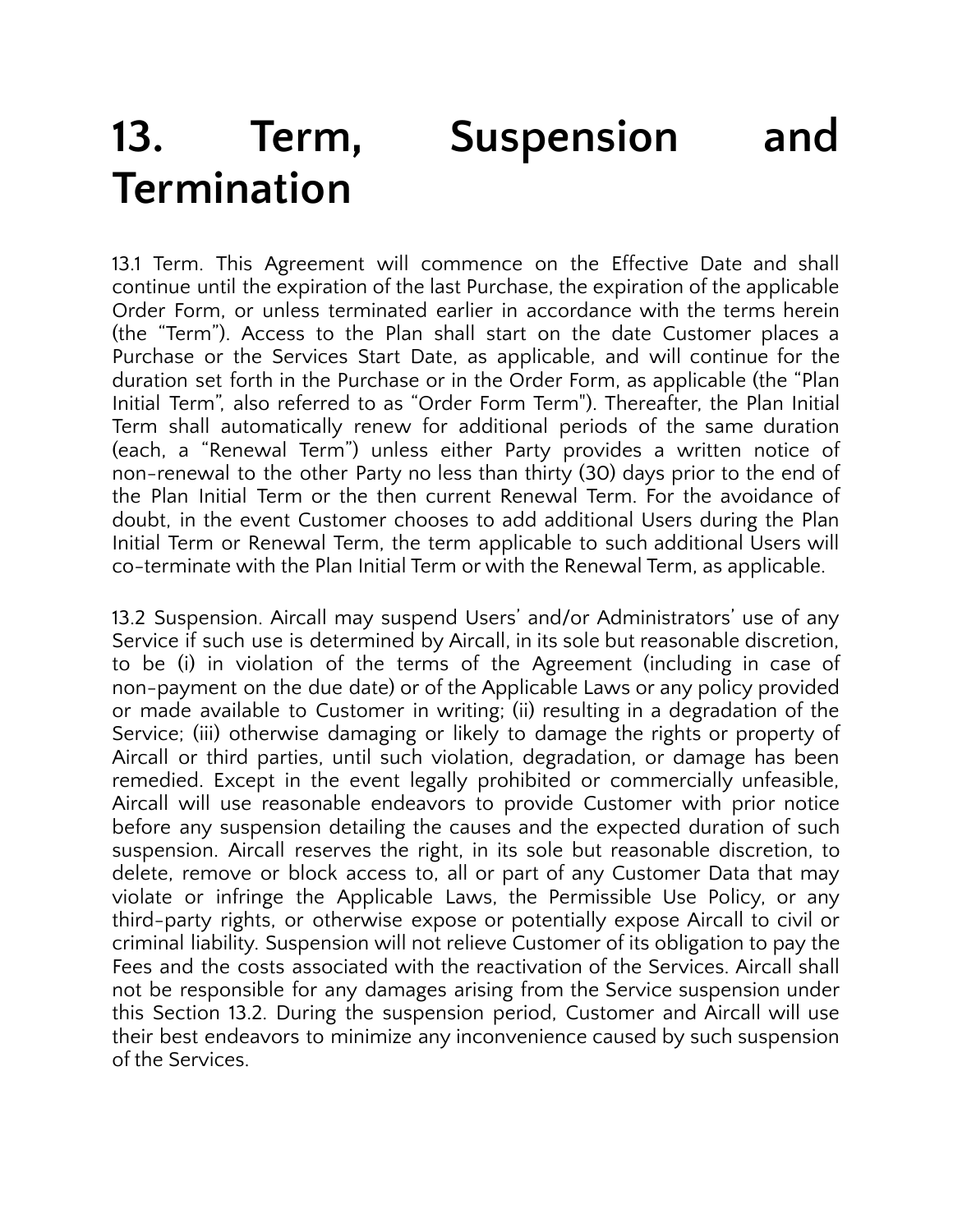13.3 Termination. Either Party may terminate this Agreement and any Services purchased hereunder in whole or part by giving written notice to the other Party if the other Party: (i) breaches any material term of this Agreement and fails to cure such breach within thirty (30) days after receipt of such notice; (ii) subject to applicable Laws, upon the commencement by or against the other Party of insolvency, receivership or bankruptcy proceedings; (iii) following the written recommendation of a government or regulatory agency following a change in either applicable Law. Aircall may terminate this Agreement, Purchase, and/or any Order Form at any time and for any reason without any liability whatsoever. In the event such termination does not result from a breach by Customer of its obligations hereunder, Aircall shall refund Customer a pro-rata portion of any unused prepaid Fees covering the remainder of the Plan Initial Term or Renewal Term, as applicable, from the effective date of such termination.

13.4 Effects of Termination. Upon termination of this Agreement Customer must pay to Aircall immediately and without further notice, and in any case no later than thirty (30) days thereof, any accrued fees, charges, including any outstanding Fees. Upon termination or expiration of this Agreement for whatever reason, Customer shall immediately cease to have access to and use of the Services.

# **14. Governing Law**

This Agreement shall be governed in all respects by the laws of France. In the event of any dispute, claim, question or disagreement (the "Dispute") arising from or relating to these Terms of Use or breach thereof, the Parties shall use their best efforts to settle the Dispute by normal business discussions. Should the Dispute remain unresolved thirty (30) days after notice of the Dispute was provided by one Party to the other, the Parties may take further legal action to resolve the Dispute. These Terms of Use, the Agreement, the Services and/or the Site and any Dispute resulting therefrom, shall be subject to the exclusive jurisdiction of the Paris Commercial court (Tribunal de commerce de Paris). The illegality, invalidity or unenforceability of any provision of these Terms of Use will not affect the legality, validity or enforceability of any other provision.

### **15. Force Majeure**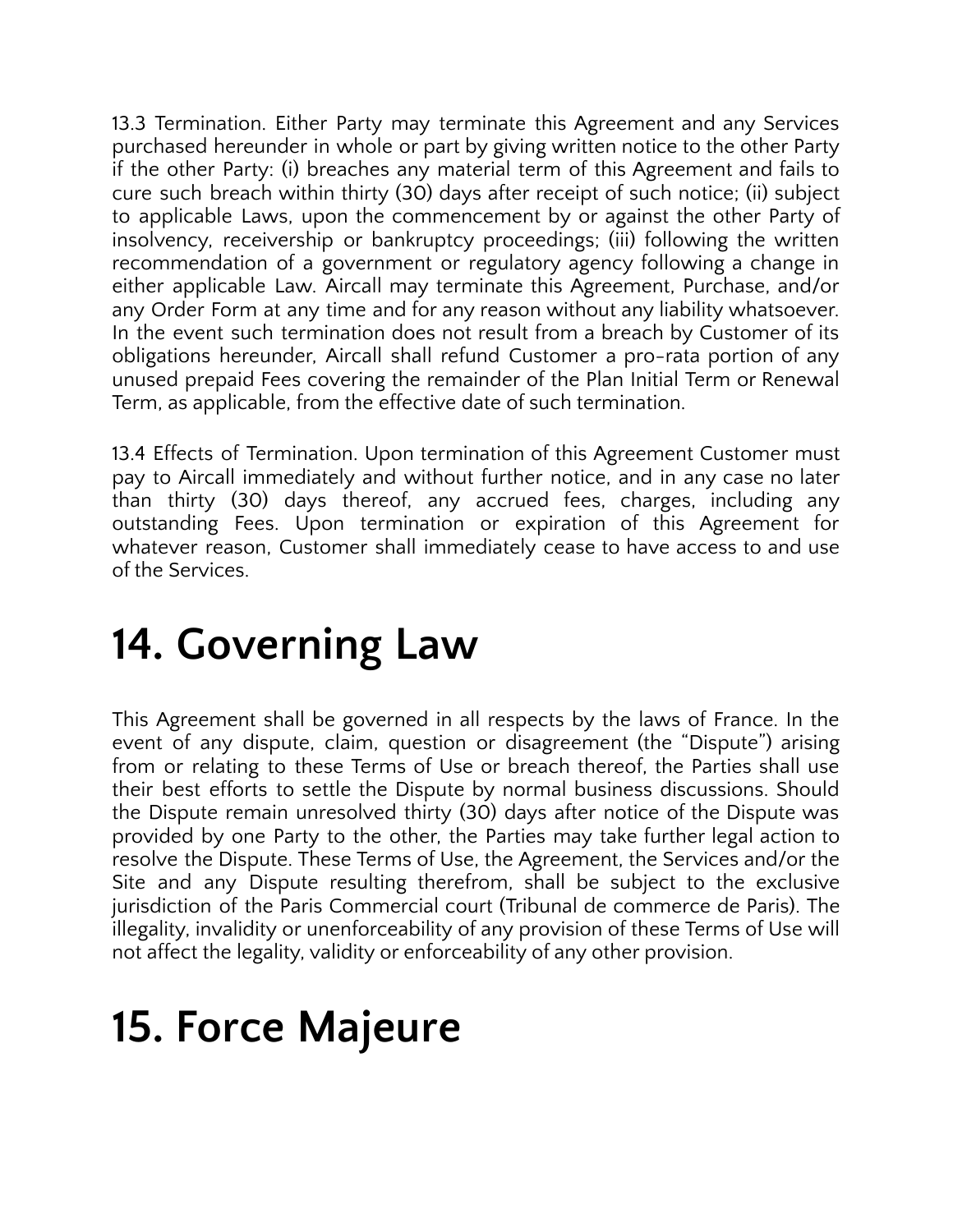Excluding either Party's payment obligations under the Agreement, neither Party will be responsible or liable for any failure to perform or delay in performing to the extent resulting from any event or circumstance that is beyond that Party's reasonable control, including any act of God; national emergency; third-party telecommunications networks; riot; war; terrorism; governmental act or direction; change in Laws; fiber, cable, or wire cut; power outage or reduction; rebellion; revolution; insurrection; earthquake; storm; hurricane; flood, fire, or other natural disaster; strike or labor disturbance; or other cause, whether similar or dissimilar to the foregoing, not resulting from the actions or inactions of such Party.

Only the material or geographical part of the Agreement affected by the event of Force Majeure shall be suspended during such event.

During the suspension period, the Parties will use commercially reasonable efforts to limit the duration and mitigate the consequences of such event. If the Force Majeure event lasts for more than thirty (30) days, the Parties undertake to negotiate in good faith a contract adjustment. If, following such thirty (30) day period, it becomes impossible to continue the performance of the Agreement, each Party will be entitled to terminate the Agreement by sending a written notice to the other Party.

#### **16. Notices**

Except where otherwise expressly stated in the Agreement, all notices or other communications must be in English and are deemed to have been fully given when made in writing and delivered in person, upon delivered email, confirmed facsimile, or five days after deposit with a reputable overnight courier service, and addressed as follows: to Aircall.io, Inc., Legal Dept., 82 Nassau St #958 New York, NY 10038 with a copy emailed to [legal@aircall.io](mailto:legal@aircall.io), and to Customer at either the physical address or email address associated with the Customer's Account. Customer is solely responsible for the accuracy and completeness of Customer's physical address and email address and must immediately update such addresses on the Site upon any change. Customer acknowledges and agrees that all electronic notices have the full force and effect of paper notices.

### **17. Amendments**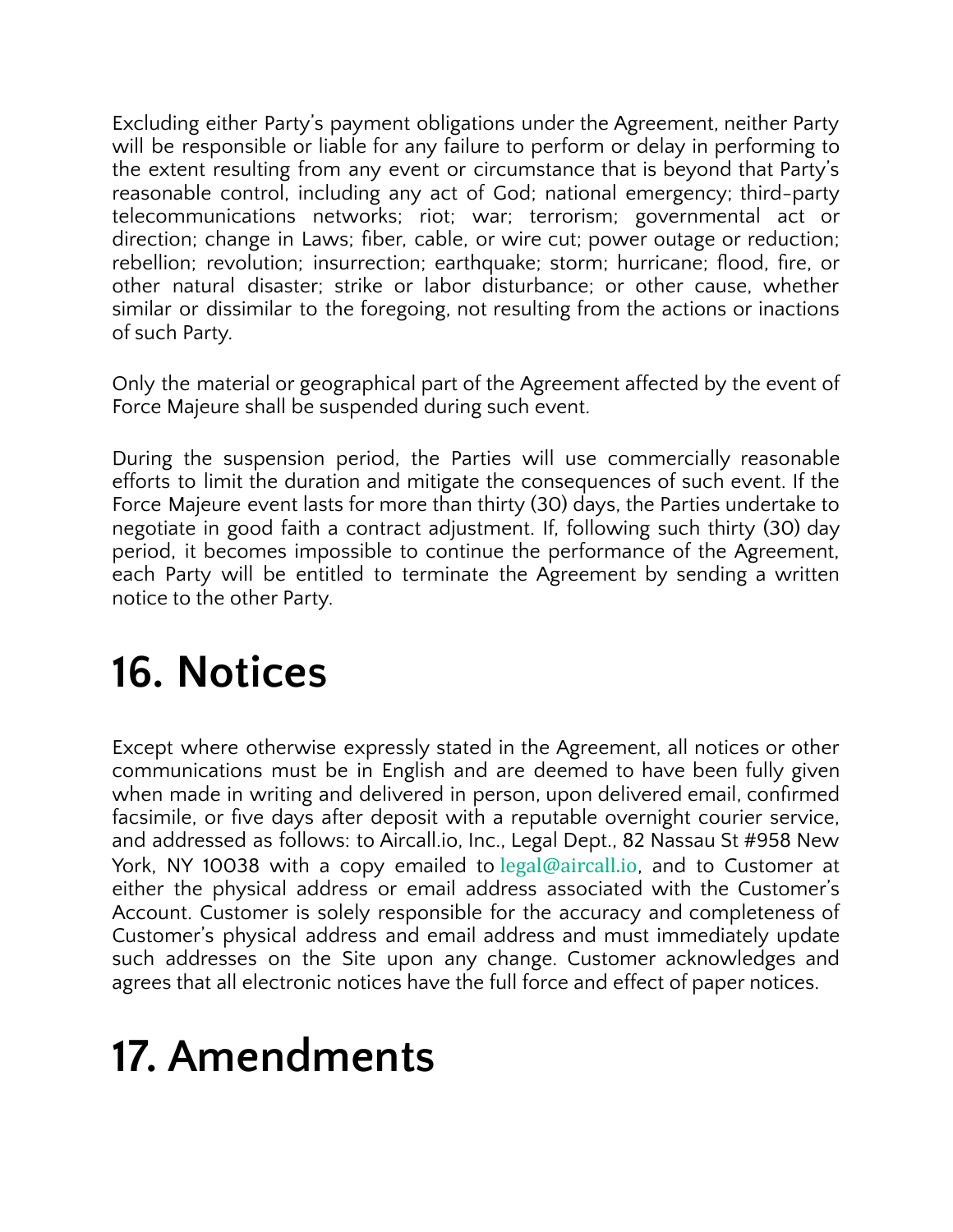Except as otherwise provided, this Agreement may only be modified by a written amendment (provided electronically or otherwise) executed by authorized representatives of both Parties. In no event will handwritten changes to any terms or conditions, including in the applicable Order Form, be effective. Notwithstanding anything set forth in this Agreement, Aircall may update the terms of this Agreement or any of its policies from time to time, and will provide notice to Customer at the email address associated with the Customer's Account or via a pop-up on the Site, as decided by Aircall in its sole discretion. Such updates will become effective ten (10) days after such notice to Customer (such date, the "Updated Date"). In the event that any such update would be of material detriment to Customer and is not required by Law, Customer must inform Aircall of Customer's objection in writing (which shall include Customer's reason behind such objection) within ten (10) days of receiving the notice provided under this provision. If the Parties, negotiating in good faith cannot reach an agreement within thirty (30) days following the receipt of Customer's objection, Customer may terminate the portion of the Services affected by the change without penalty by written notice to Aircall. Any use of the Services after the Updated Date will be deemed Customer's acceptance of such updates to the terms of this Agreement and/or policies, as applicable.

## **18. General Provisions**

Customer and Aircall are independent contractors and this Agreement will not establish any relationship of partnership, joint venture, employment, franchise or agency between Customer and Aircall. Aircall's failure or delay in exercising any right herein will not operate as a waiver thereof, nor will any single or partial exercise thereof preclude any other or future exercise thereof or the exercise of any other right herein. This Agreement, together with any Order Form(s), Purchases, exhibits and/or schedules, each of which is expressly incorporated into this Agreement with this reference, constitutes the entire agreement between the Parties and supersedes and replaces any and all prior or contemporaneous understandings, proposals, representations, marketing materials, statements, or agreements, whether oral, written, or otherwise, regarding such subject matter. In the event of any conflict between the terms of this Agreement and the terms of an Order Form, the terms of the Order Form shall prevail. Sections 3, 4, 5, 7, 8, 10, 11, 12, 14, 15, 17, and 18 included shall survive termination of this Agreement. Aircall reserves the right to refuse to provide the Services at its sole discretion to any Customer. In the event of a conflict between the French version of these Terms and Conditions and the English version of the Terms and Conditions the English version shall prevail. For the avoidance of